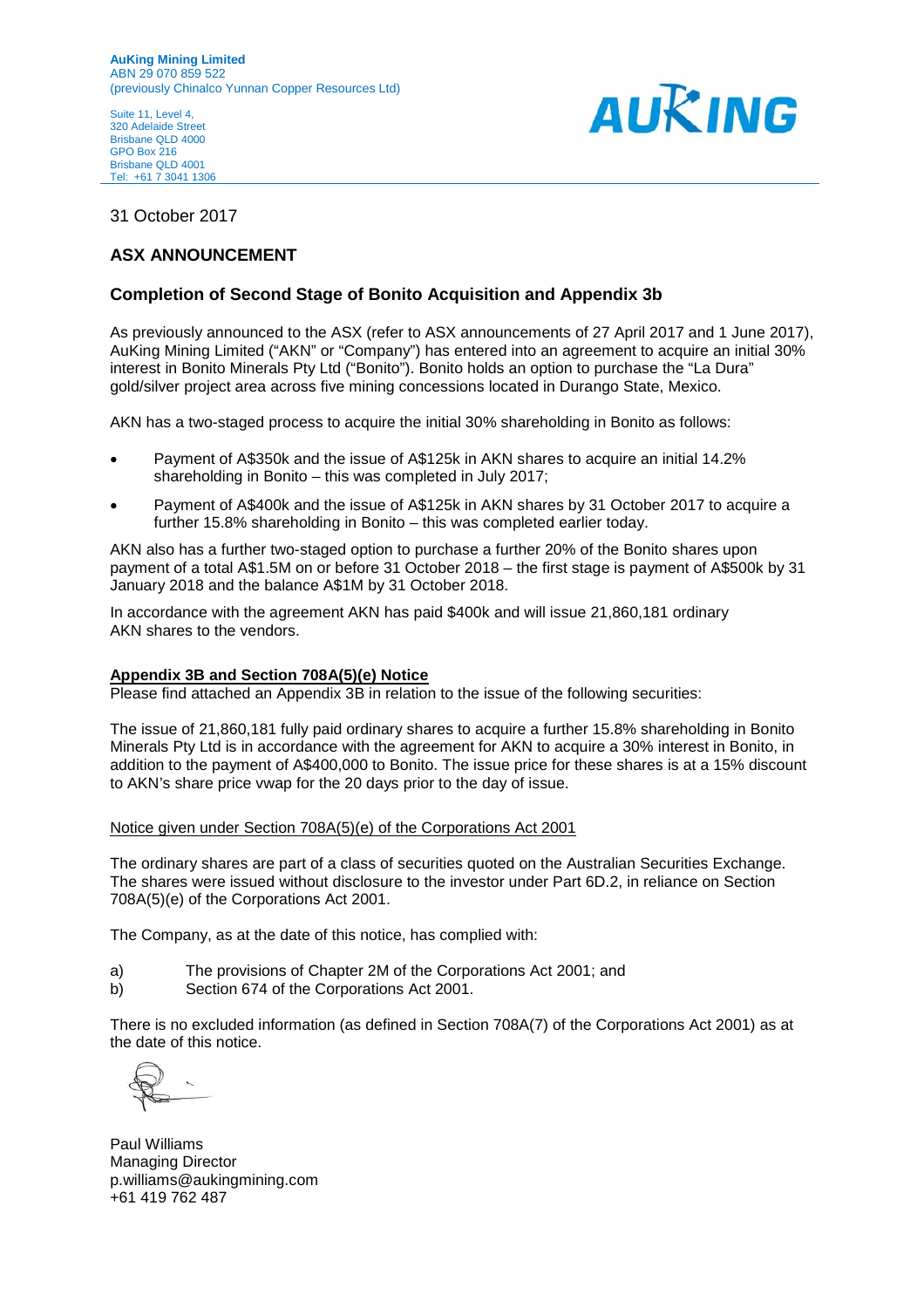*Rule 2.7, 3.10.3, 3.10.4, 3.10.5*

### **Appendix 3B**

### **New issue announcement, application for quotation of additional securities and agreement**

*Information or documents not available now must be given to ASX as soon as available. Information and documents given to ASX become ASX's property and may be made public.*

Introduced 01/07/96 Origin: Appendix 5 Amended 01/07/98, 01/09/99, 01/07/00, 30/09/01, 11/03/02, 01/01/03, 24/10/05, 01/08/12, 04/03/13

Name of entity

AuKing Mining Limited

ABN

29 070 859 522

We (the entity) give ASX the following information.

### **Part 1 - All issues**

*You must complete the relevant sections (attach sheets if there is not enough space).*

|   | <sup>+</sup> Class of <sup>+</sup> securities issued or<br>to be issued                                                                                                                                                                                                                               | Fully paid ordinary shares |
|---|-------------------------------------------------------------------------------------------------------------------------------------------------------------------------------------------------------------------------------------------------------------------------------------------------------|----------------------------|
| 2 | Number of <sup>+</sup> securities issued<br>or to be issued (if known) or<br>maximum number which may<br>be issued                                                                                                                                                                                    | 21,860,181                 |
| 3 | Principal<br>terms of<br>the<br>if options,<br>+securities (eg,<br>exercise price and expiry date;<br>if partly paid <sup>+</sup> securities, the<br>amount outstanding and due<br>if<br>dates for<br>payment;<br>+convertible<br>securities,<br>the<br>conversion price and dates for<br>conversion) | Fully paid ordinary shares |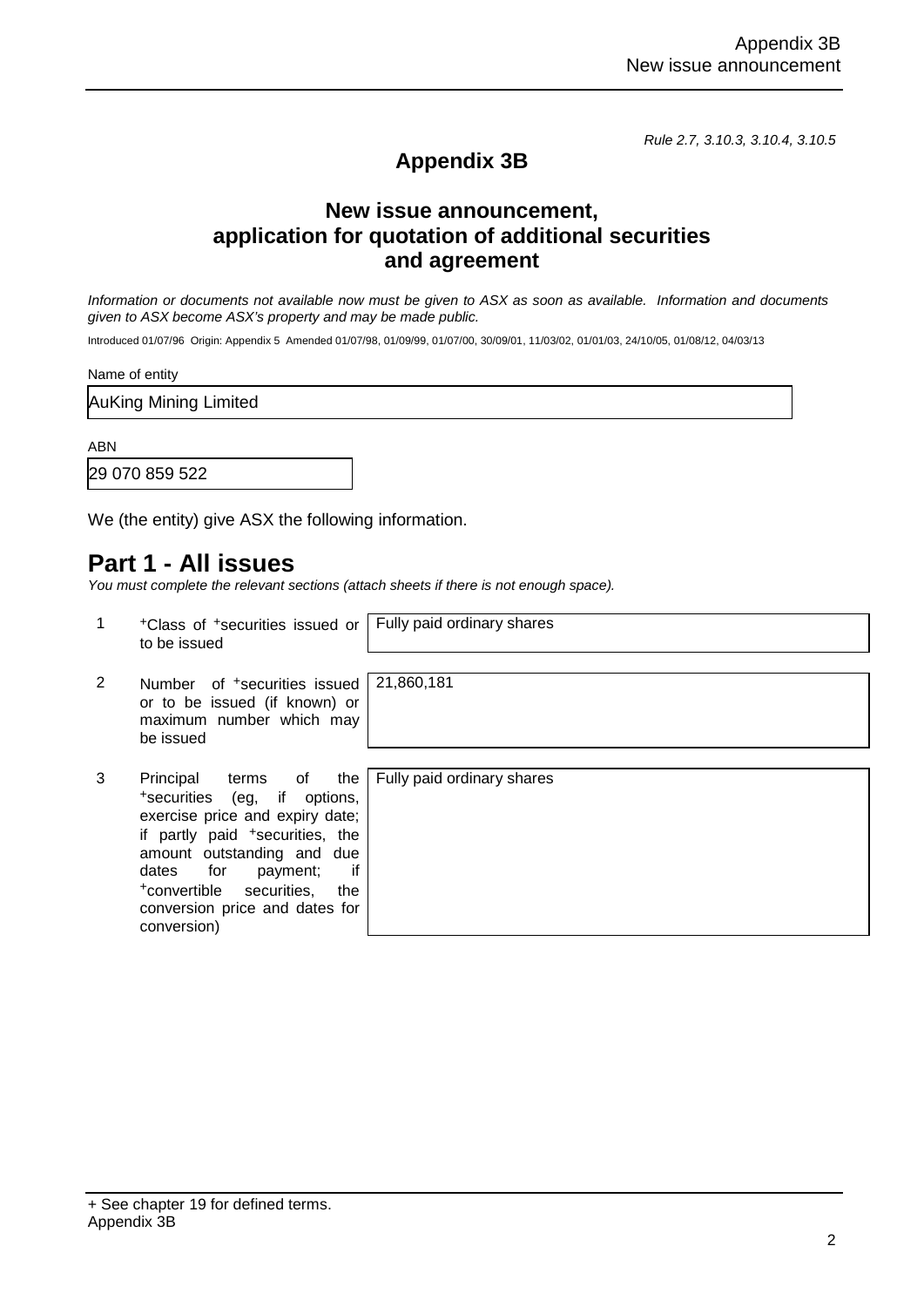| 4  | Do the <sup>+</sup> securities rank equally<br>in all respects from the date of<br>allotment<br>with<br>existing<br>an<br>*class of quoted *securities?<br>If the additional securities do<br>not rank equally, please state:<br>the date from which they do<br>the extent to which they<br>participate<br>for<br>the<br>next<br>dividend, (in the case of a<br>trust, distribution) or interest<br>payment<br>the extent to which they do<br>not rank equally, other than<br>relation<br>the<br>to<br>next<br>in.<br>dividend,<br>distribution<br>or | Yes                                                                                                                                                     |
|----|-------------------------------------------------------------------------------------------------------------------------------------------------------------------------------------------------------------------------------------------------------------------------------------------------------------------------------------------------------------------------------------------------------------------------------------------------------------------------------------------------------------------------------------------------------|---------------------------------------------------------------------------------------------------------------------------------------------------------|
|    | interest payment                                                                                                                                                                                                                                                                                                                                                                                                                                                                                                                                      |                                                                                                                                                         |
|    |                                                                                                                                                                                                                                                                                                                                                                                                                                                                                                                                                       |                                                                                                                                                         |
| 5  | Issue price or consideration                                                                                                                                                                                                                                                                                                                                                                                                                                                                                                                          | \$0.005765634 per share being a 15% discount to the vwap for<br>AKN shares for the 20 business days before the signing of the<br>acquisition agreement. |
| 6  | Purpose of the issue<br>(If issued as consideration for<br>the acquisition of assets, clearly<br>identify those assets)                                                                                                                                                                                                                                                                                                                                                                                                                               | The shares are being issued as part of the acquisition of a further<br>investment of 15.8% in Bonito Minerals Pty Ltd.                                  |
| 6а | Is the entity an <sup>+</sup> eligible entity                                                                                                                                                                                                                                                                                                                                                                                                                                                                                                         | No                                                                                                                                                      |
|    | obtained<br>security<br>that<br>has<br>approval<br>holder<br>under<br>rule<br>7.1A?                                                                                                                                                                                                                                                                                                                                                                                                                                                                   |                                                                                                                                                         |
|    | If Yes, complete sections 6b -<br>6h in relation to the +securities<br>the subject of this Appendix 3B,<br>and comply with section 6i                                                                                                                                                                                                                                                                                                                                                                                                                 |                                                                                                                                                         |
| 6b | The date the security holder<br>resolution under rule 7.1A was<br>passed                                                                                                                                                                                                                                                                                                                                                                                                                                                                              |                                                                                                                                                         |
| 6с | Number of <sup>+</sup> securities issued<br>without security holder approval<br>under rule 7.1                                                                                                                                                                                                                                                                                                                                                                                                                                                        |                                                                                                                                                         |
| 6d | Number of <sup>+</sup> securities issued<br>with security holder approval<br>under rule 7.1A                                                                                                                                                                                                                                                                                                                                                                                                                                                          |                                                                                                                                                         |

<sup>+</sup> See chapter 19 for defined terms. Appendix 3B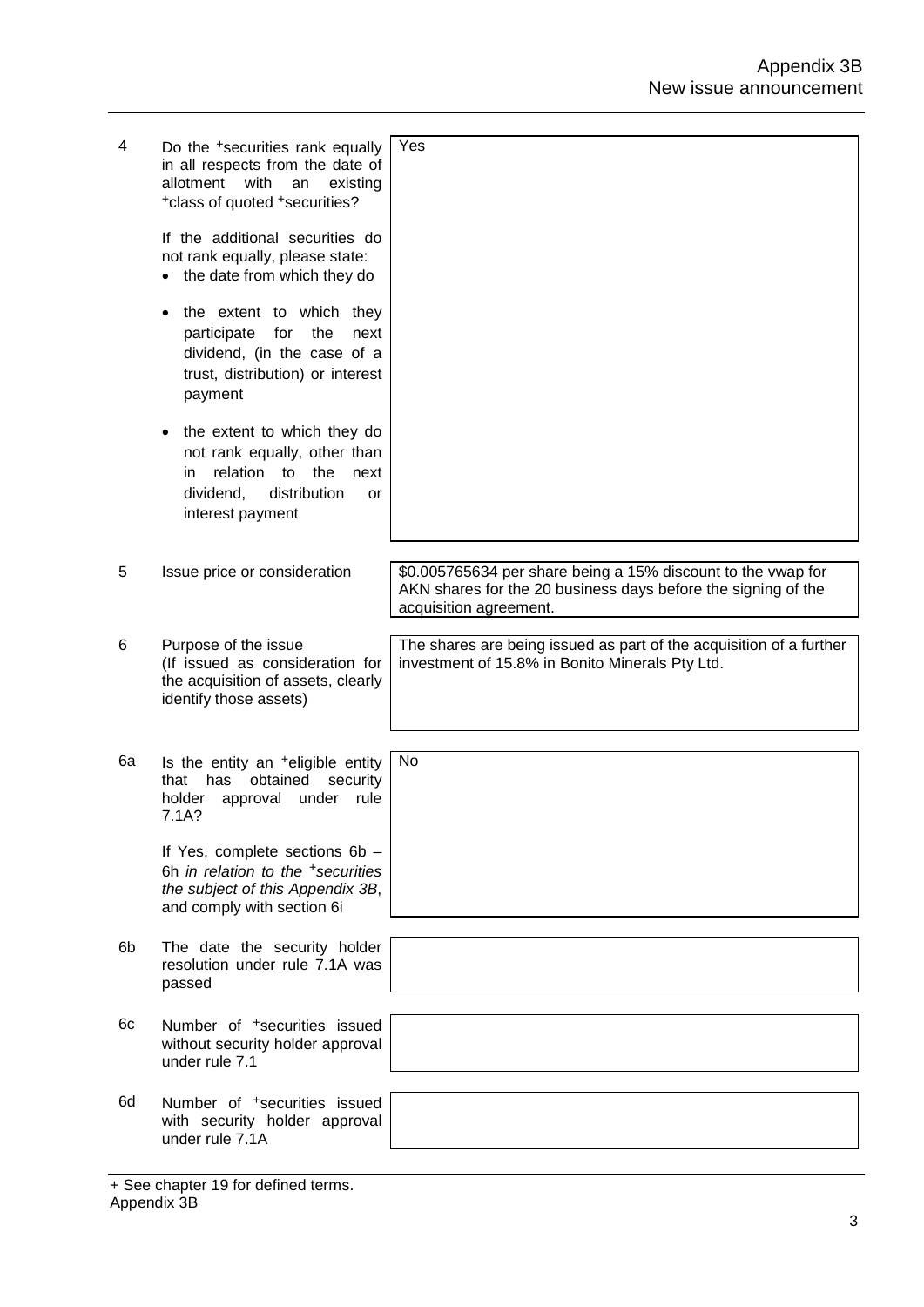| 6e | Number of <sup>+</sup> securities issued<br>with security holder approval<br>under rule 7.3, or another<br>specific<br>security<br>holder<br>(specify<br>0f<br>approval<br>date<br>meeting)                                             |                 |                    |                                                                                                                                                                                                                                                                                            |
|----|-----------------------------------------------------------------------------------------------------------------------------------------------------------------------------------------------------------------------------------------|-----------------|--------------------|--------------------------------------------------------------------------------------------------------------------------------------------------------------------------------------------------------------------------------------------------------------------------------------------|
| 6f | Number of securities issued<br>under an exception in rule 7.2                                                                                                                                                                           |                 |                    |                                                                                                                                                                                                                                                                                            |
| 6g | If securities issued under rule<br>7.1A, was issue price at least<br>75% of 15 day VWAP as<br>calculated under rule 7.1A.3?<br>Include the issue date and both<br>values. Include the source of<br>the VWAP calculation.                |                 |                    |                                                                                                                                                                                                                                                                                            |
| 6h | If securities were issued under<br>rule<br>7.1A<br>for<br>non-cash<br>consideration, state date on<br>which valuation of consideration<br>was released to ASX Market<br>Announcements                                                   |                 |                    |                                                                                                                                                                                                                                                                                            |
| 6i | Calculate the entity's remaining<br>issue capacity under rule 7.1<br>and rule $7.1A -$ complete<br>Annexure 1 and release to ASX<br><b>Market Announcements</b>                                                                         |                 |                    |                                                                                                                                                                                                                                                                                            |
| 7  | +Issue dates                                                                                                                                                                                                                            | 31 October 2017 |                    |                                                                                                                                                                                                                                                                                            |
|    | Note: The issue date may be prescribed by<br>ASX (refer to the definition of issue date in<br>rule 19.12). For example, the issue date for<br>a pro rata entitlement issue must comply with<br>the applicable timetable in Appendix 7A. |                 |                    |                                                                                                                                                                                                                                                                                            |
|    | Cross reference: item 33 of Appendix 3B.                                                                                                                                                                                                |                 |                    |                                                                                                                                                                                                                                                                                            |
|    |                                                                                                                                                                                                                                         | Number          |                    | <sup>+</sup> Class                                                                                                                                                                                                                                                                         |
| 8  | <b>Number</b><br>+class<br>of all<br>and<br>quoted on ASX<br>*securities<br>(including<br>the securities<br>in.<br>section 2 if applicable                                                                                              | 932,584,461     |                    | Fully paid ordinary shares                                                                                                                                                                                                                                                                 |
|    |                                                                                                                                                                                                                                         | <b>Number</b>   |                    |                                                                                                                                                                                                                                                                                            |
| 9  | Number<br><sup>+</sup> class<br>all<br>and<br>0f.<br>*securities not quoted on ASX<br>(including the securities<br>in.<br>section 2 if applicable)                                                                                      | 2,000,000       | <sup>+</sup> Class | Class D Performance Shares - Each Class D<br>Performance Share will automatically convert into<br>one Share at a time when the Company achieves<br>a positive EBITDA in respect of operations for<br>consecutive period of 3 months from an asset of<br>the Company on or before 26/11/17. |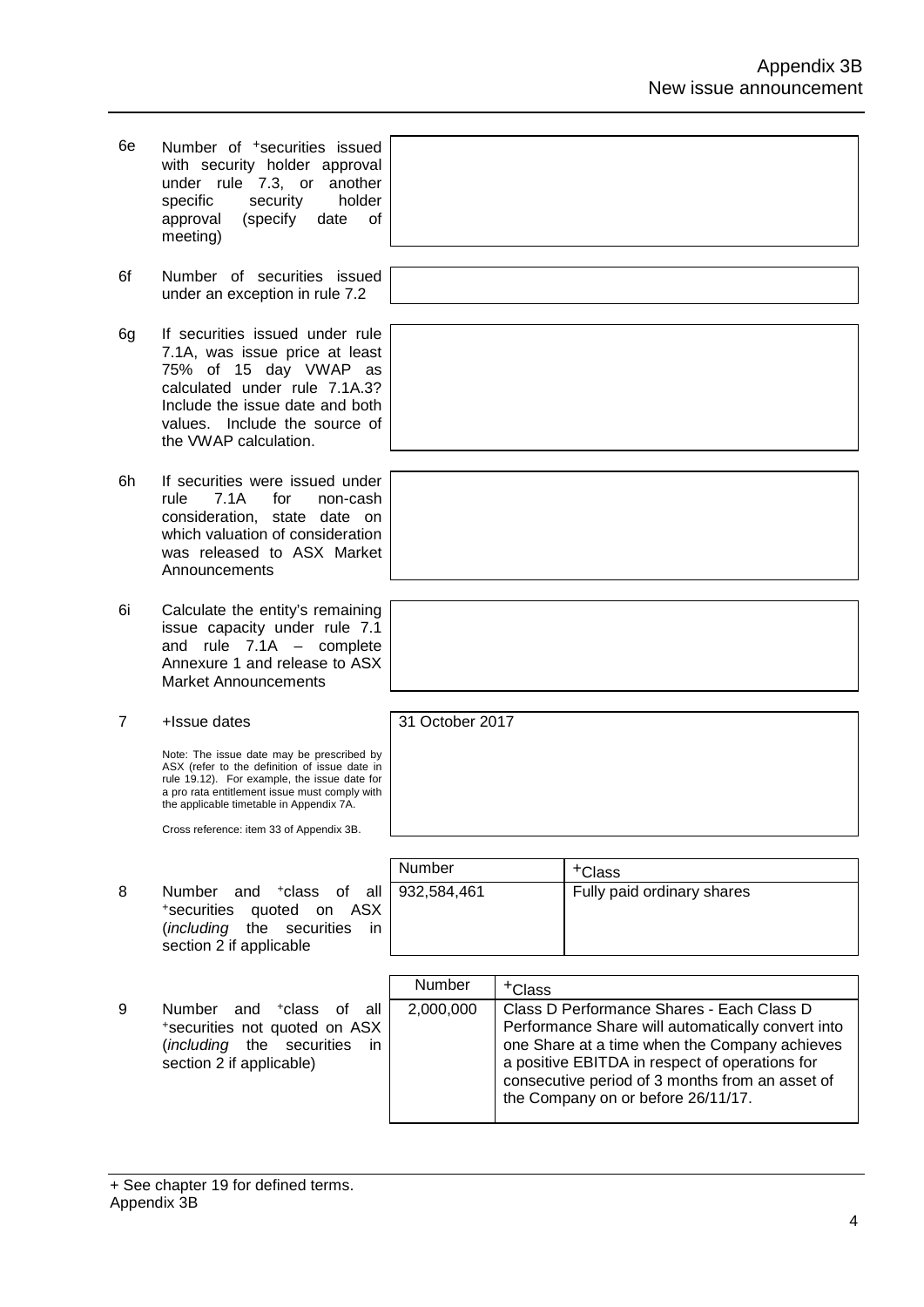| 10 | Dividend policy (in the case of a $\mid$ N/A |  |  |  |  |
|----|----------------------------------------------|--|--|--|--|
|    | trust, distribution policy) on the           |  |  |  |  |
|    | increased capital (interests)                |  |  |  |  |

## **Part 2 - Bonus issue or pro rata issue**

| 11 | holder<br>security<br>approval<br>ls<br>required?                                                                                                                                                                                   |  |
|----|-------------------------------------------------------------------------------------------------------------------------------------------------------------------------------------------------------------------------------------|--|
| 12 | Is the issue renounceable or<br>non-renounceable?                                                                                                                                                                                   |  |
| 13 | Ratio in which the *securities will<br>be offered                                                                                                                                                                                   |  |
| 14 | <sup>+</sup> Class of <sup>+</sup> securities to which<br>the offer relates                                                                                                                                                         |  |
| 15 | +Record<br>date<br>to<br>determine<br>entitlements                                                                                                                                                                                  |  |
| 16 | Will<br>different<br>holdings<br>on<br>registers (or subregisters) be<br>for<br>aggregated<br>calculating<br>entitlements?                                                                                                          |  |
| 17 | Policy for deciding entitlements<br>in relation to fractions                                                                                                                                                                        |  |
| 18 | Names of countries in which the<br>entity has +security holders who<br>will not be sent new issue<br>documents<br>Note: Security holders must be told how their<br>entitlements are to be dealt with.<br>Cross reference: rule 7.7. |  |
| 19 | Closing date for receipt<br>of<br>acceptances or renunciations                                                                                                                                                                      |  |
| 20 | Names of any underwriters                                                                                                                                                                                                           |  |
| 21 | Amount of any underwriting fee<br>or commission                                                                                                                                                                                     |  |
| 22 | Names of any brokers to the<br>issue                                                                                                                                                                                                |  |
| 23 | Fee or commission payable to<br>the broker to the issue                                                                                                                                                                             |  |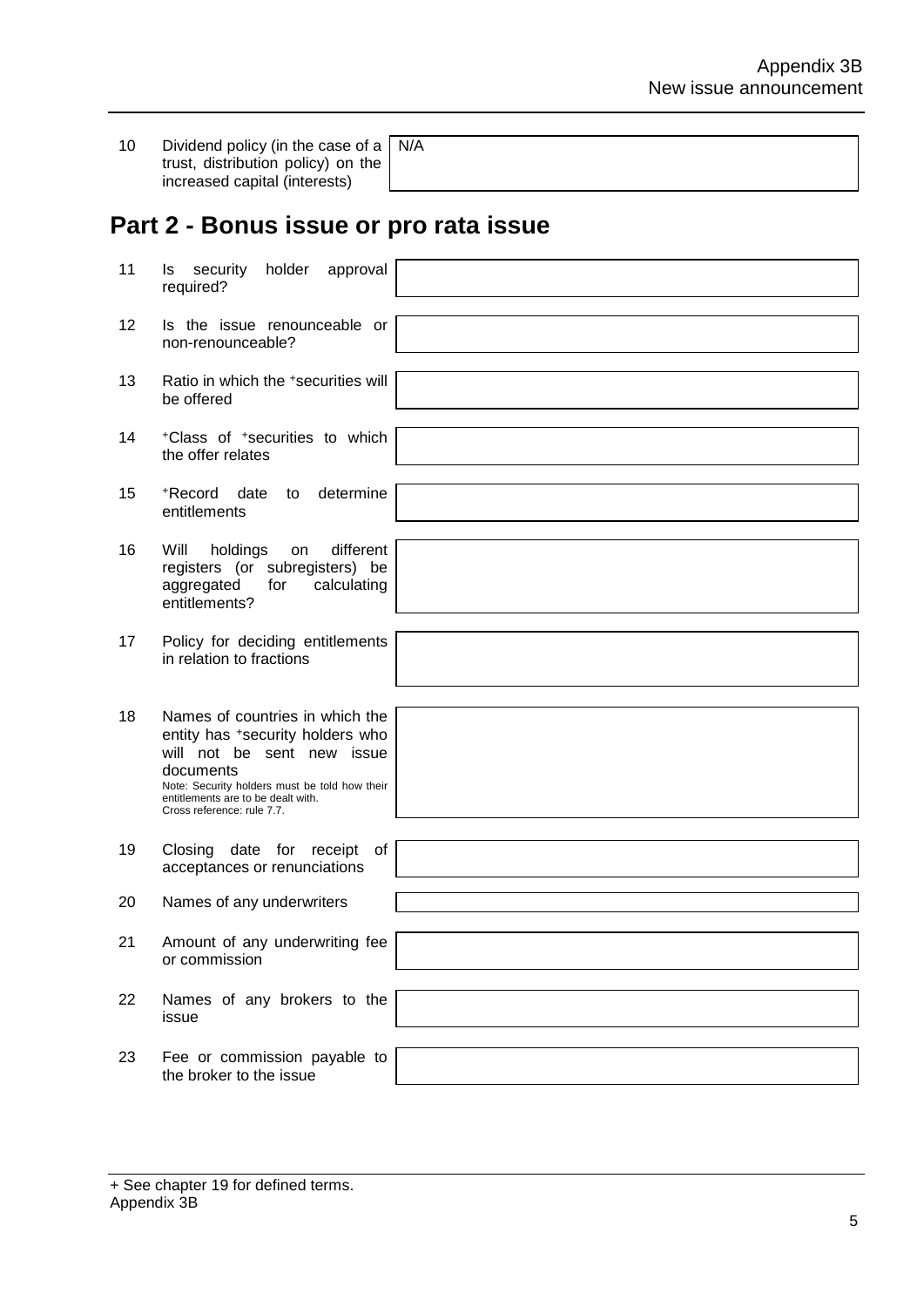| 24 | Amount of any handling fee<br>payable to brokers who lodge<br>acceptances or renunciations on<br>behalf of <sup>+</sup> security holders                                            |  |
|----|-------------------------------------------------------------------------------------------------------------------------------------------------------------------------------------|--|
| 25 | If the issue is contingent on<br>*security holders' approval, the<br>date of the meeting                                                                                            |  |
| 26 | Date entitlement and<br>acceptance form and prospectus<br>or Product Disclosure Statement<br>will be sent to persons entitled                                                       |  |
| 27 | If the entity has issued options,<br>and the terms entitle option<br>participate<br>holders<br>to<br>on<br>exercise, the date on which<br>notices will be sent to option<br>holders |  |
| 28 | Date rights trading will begin (if<br>applicable)                                                                                                                                   |  |
| 29 | Date rights trading will end (if<br>applicable)                                                                                                                                     |  |
| 30 | How do *security holders sell<br>their entitlements in full through<br>a broker?                                                                                                    |  |
| 31 | How do *security holders sell<br>part of their entitlements through<br>a broker and accept for the<br>balance?                                                                      |  |
| 32 | How do <sup>+</sup> security holders<br>dispose of their entitlements<br>(except by sale through<br>a a<br>broker)?                                                                 |  |
| 33 | +Issue date                                                                                                                                                                         |  |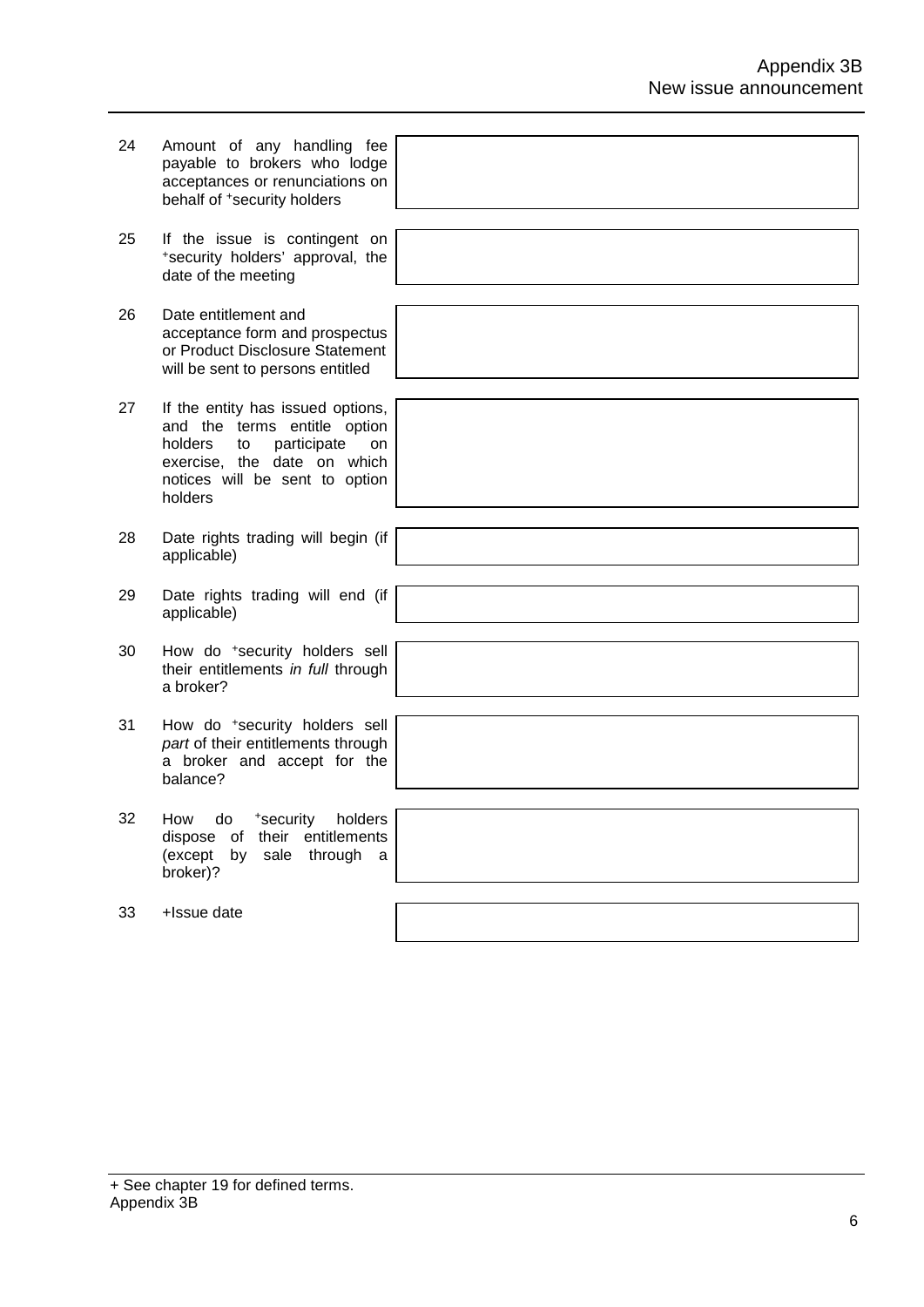### **Part 3 - Quotation of securities**

*You need only complete this section if you are applying for quotation of securities*

- 34 Type of securities (*tick one*)
- (a)  $\mathbf{Y}$  Securities described in Part 1

(b) All other securities

Example: restricted securities at the end of the escrowed period, partly paid securities that become fully paid, employee incentive share securities when restriction ends, securities issued on expiry or conversion of convertible securities

### **Entities that have ticked box 34(a)**

#### **Additional securities forming a new class of securities**

*Tick to indicate you are providing the information or documents*

- 35 If the +securities are +equity securities, the names of the 20 largest holders of the additional +securities, and the number and percentage of additional +securities held by those holders
- <sup>36</sup> If the +securities are +equity securities, a distribution schedule of the additional +securities setting out the number of holders in the categories 1 - 1,000 1,001 - 5,000 5,001 - 10,000 10,001 - 100,000 100,001 and over

37 A copy of any trust deed for the additional +securities

### **Entities that have ticked box 34(b)**

| 38 | Number of securities for which<br><sup>+</sup> quotation is sought |  |  |
|----|--------------------------------------------------------------------|--|--|
| 39 | Class of <sup>+</sup> securities for which<br>quotation is sought  |  |  |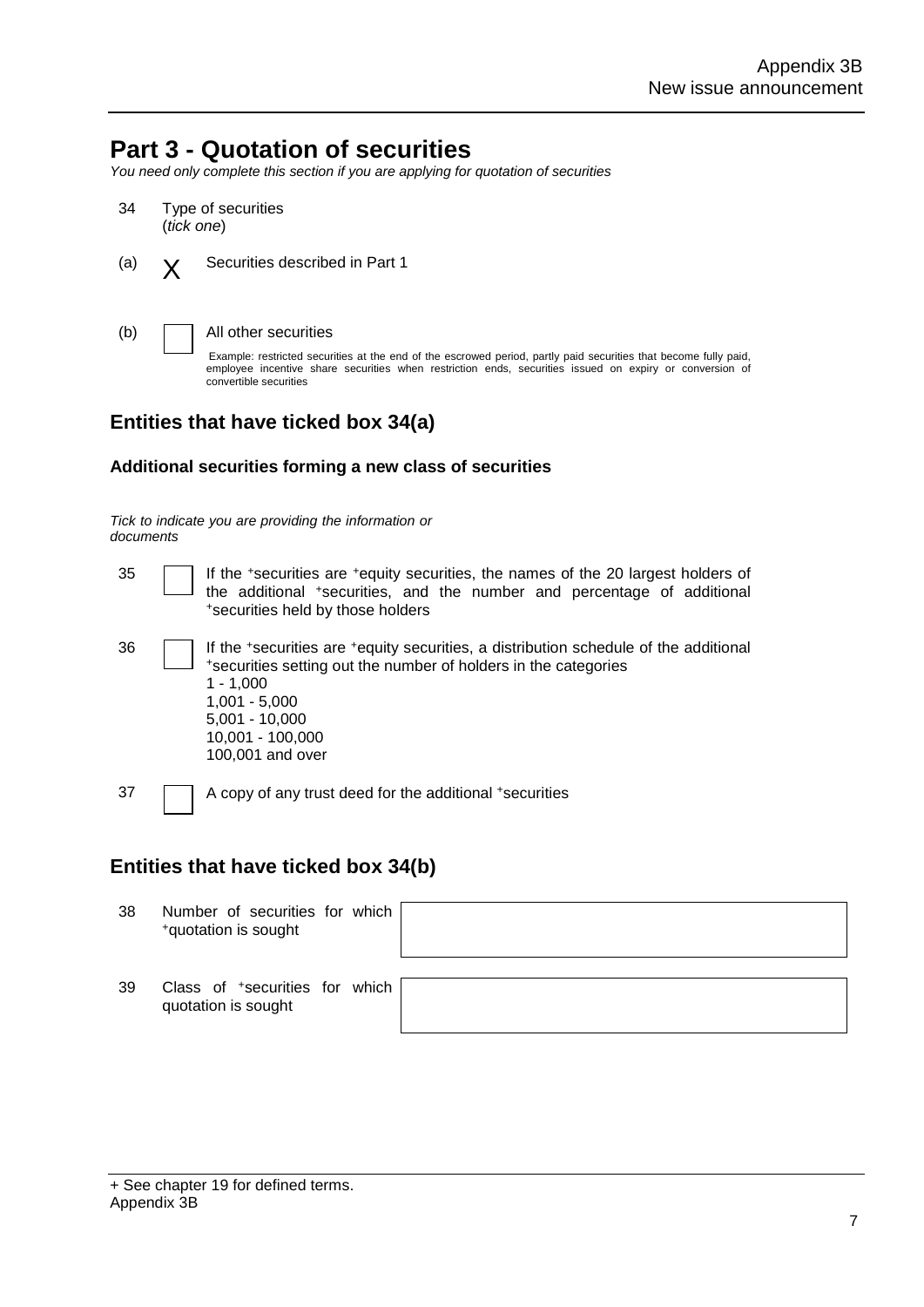40 Do the +securities rank equally in all respects from the date of allotment with an existing +class of quoted +securities?

> If the additional securities do not rank equally, please state:

- the date from which they do
- the extent to which they participate for the next dividend, (in the case of a trust, distribution) or interest payment
- the extent to which they do not rank equally, other than in relation to the next dividend, distribution or interest payment
- 41 Reason for request for quotation now Example: In the case of restricted securities, end of restriction period (if issued upon conversion of another security, clearly identify that other security)
- <sup>42</sup> Number and +class of all +securities quoted on ASX (*including* the securities in clause 38)

| Number | +Class |
|--------|--------|
|        |        |
|        |        |
|        |        |

### **Quotation agreement**

- <sup>1</sup> +Quotation of our additional +securities is in ASX's absolute discretion. ASX may quote the +securities on any conditions it decides.
- 2 We warrant the following to ASX.
	- The issue of the +securities to be quoted complies with the law and is not for an illegal purpose.
	- There is no reason why those +securities should not be granted +quotation.
	- An offer of the \*securities for sale within 12 months after their issue will not require disclosure under section 707(3) or section 1012C(6) of the Corporations Act.

Note: An entity may need to obtain appropriate warranties from subscribers for the securities in order to be able to give this warranty

• Section 724 or section 1016E of the Corporations Act does not apply to any applications received by us in relation to any +securities to be quoted and that noone has any right to return any +securities to be quoted under sections 737, 738 or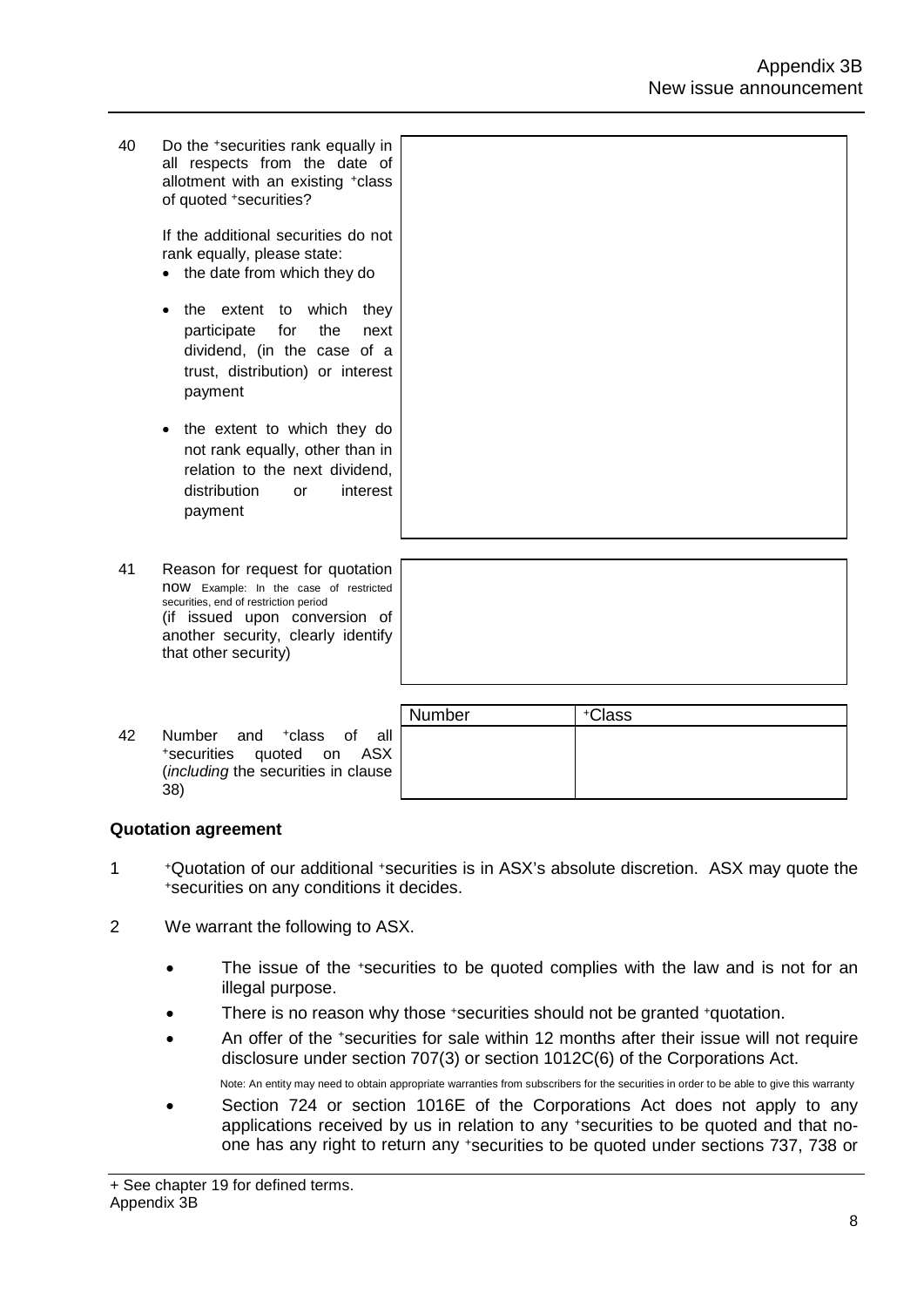1016F of the Corporations Act at the time that we request that the +securities be quoted.

- If we are a trust, we warrant that no person has the right to return the +securities to be quoted under section 1019B of the Corporations Act at the time that we request that the +securities be quoted.
- 3 We will indemnify ASX to the fullest extent permitted by law in respect of any claim, action or expense arising from or connected with any breach of the warranties in this agreement.
- 4 We give ASX the information and documents required by this form. If any information or document not available now, will give it to ASX before +quotation of the +securities begins. We acknowledge that ASX is relying on the information and documents. We warrant that they are (will be) true and complete.

Sign here:  $\bigcup P\cup\bigcup_{A\cup B\cup A}$  Date: 31 October 2017

(Company secretary)

Print name: Paul Marshall

 $=$   $=$   $=$   $=$   $=$   $=$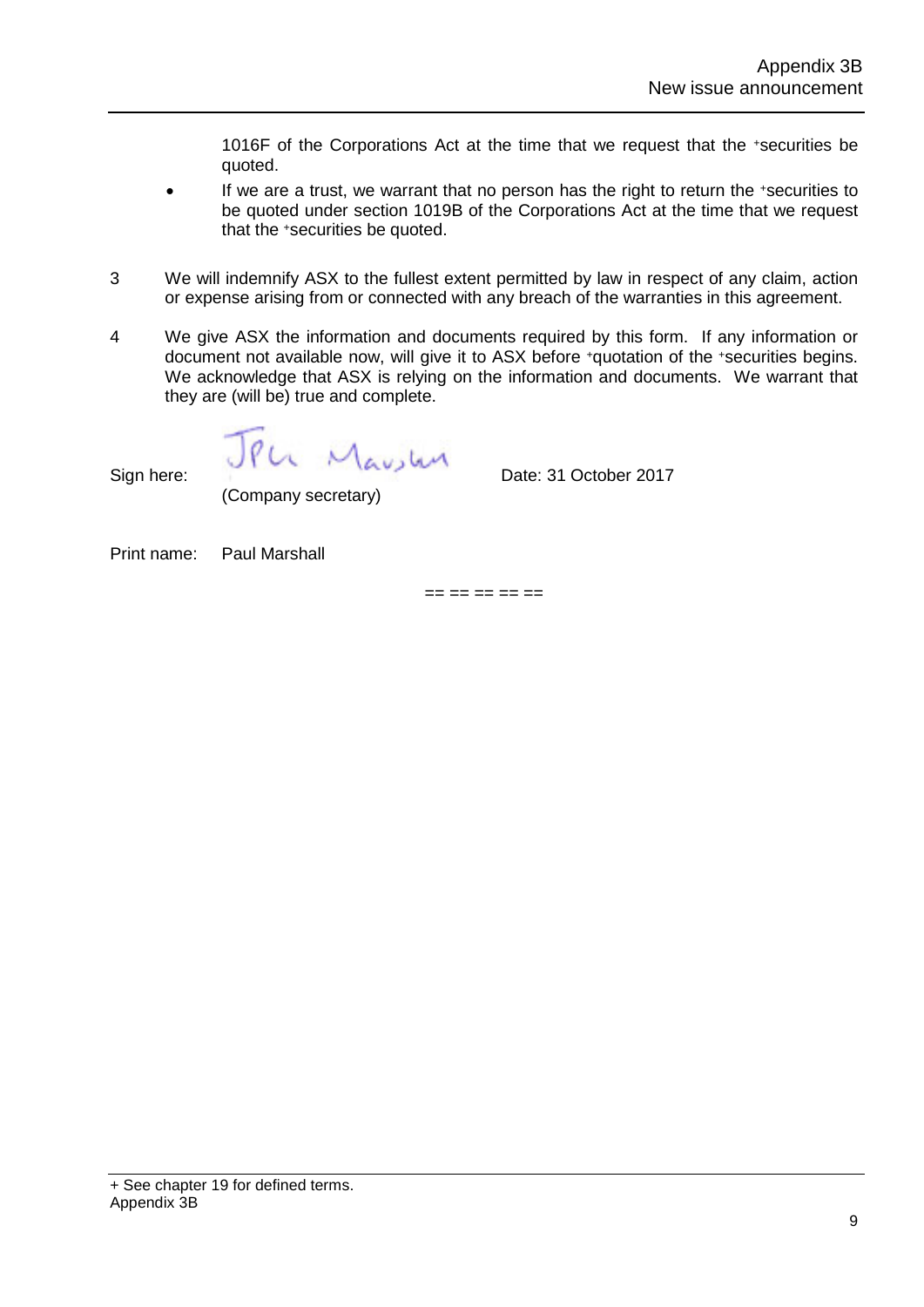٦

# **Appendix 3B – Annexure 1**

### **Calculation of placement capacity under rule 7.1 and rule 7.1A for +eligible entities**

Introduced 01/08/12

### **Part 1**

 $\Gamma$ 

| Rule 7.1 – Issues exceeding 15% of capital                                                                                                                                                                                                                                                                                                       |  |  |  |  |
|--------------------------------------------------------------------------------------------------------------------------------------------------------------------------------------------------------------------------------------------------------------------------------------------------------------------------------------------------|--|--|--|--|
| Step 1: Calculate "A", the base figure from which the placement capacity is calculated                                                                                                                                                                                                                                                           |  |  |  |  |
| Insert number of fully paid +ordinary securities on issue<br>12 months before the +issue date or date of agreement<br>to issue                                                                                                                                                                                                                   |  |  |  |  |
| Add the following:                                                                                                                                                                                                                                                                                                                               |  |  |  |  |
| Number of fully paid ordinary securities issued in that<br>12 month period under an exception in rule 7.2                                                                                                                                                                                                                                        |  |  |  |  |
| Number of fully paid ordinary securities issued in that<br>$\bullet$<br>12 month period with shareholder approval                                                                                                                                                                                                                                |  |  |  |  |
| Number of partly paid ordinary securities that<br>$\bullet$<br>became fully paid in that 12 month period                                                                                                                                                                                                                                         |  |  |  |  |
| Note:<br>Include only ordinary securities here – other classes of<br>equity securities cannot be added<br>Include here (if applicable) the securities the subject of the<br>$\bullet$<br>Appendix 3B to which this form is annexed<br>It may be useful to set out issues of securities on different<br>$\bullet$<br>dates as separate line items |  |  |  |  |
| <b>Subtract</b> the number of fully paid ordinary securities<br>cancelled during that 12 month period                                                                                                                                                                                                                                            |  |  |  |  |
| "А"                                                                                                                                                                                                                                                                                                                                              |  |  |  |  |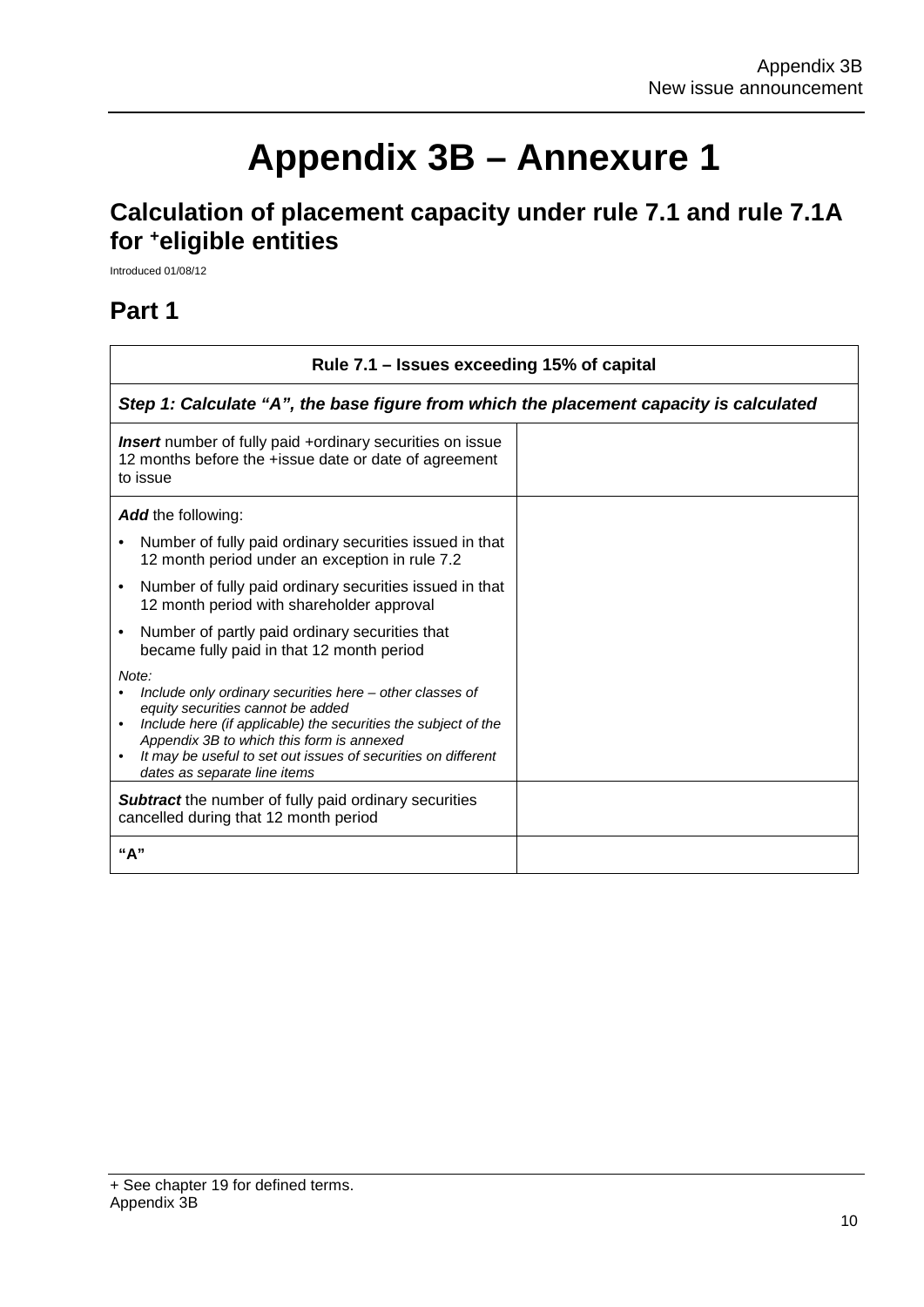| Step 2: Calculate 15% of "A"                                                                                                                                                                                                                                                                                                                                      |                                                                    |  |  |
|-------------------------------------------------------------------------------------------------------------------------------------------------------------------------------------------------------------------------------------------------------------------------------------------------------------------------------------------------------------------|--------------------------------------------------------------------|--|--|
| "B"                                                                                                                                                                                                                                                                                                                                                               | 0.15                                                               |  |  |
|                                                                                                                                                                                                                                                                                                                                                                   | [Note: this value cannot be changed]                               |  |  |
| Multiply "A" by 0.15                                                                                                                                                                                                                                                                                                                                              |                                                                    |  |  |
| Step 3: Calculate "C", the amount of placement capacity under rule 7.1 that has already<br>been used                                                                                                                                                                                                                                                              |                                                                    |  |  |
| <b>Insert</b> number of equity securities issued or agreed to<br>be issued in that 12 month period not counting those<br>issued:                                                                                                                                                                                                                                  |                                                                    |  |  |
| Under an exception in rule 7.2                                                                                                                                                                                                                                                                                                                                    |                                                                    |  |  |
| Under rule 7.1A                                                                                                                                                                                                                                                                                                                                                   |                                                                    |  |  |
| With security holder approval under rule 7.1 or rule<br>7.4                                                                                                                                                                                                                                                                                                       |                                                                    |  |  |
| Note:<br>This applies to equity securities, unless specifically<br>$\bullet$<br>excluded – not just ordinary securities<br>Include here (if applicable) the securities the subject of the<br>$\bullet$<br>Appendix 3B to which this form is annexed<br>It may be useful to set out issues of securities on different<br>$\bullet$<br>dates as separate line items |                                                                    |  |  |
| "C"                                                                                                                                                                                                                                                                                                                                                               |                                                                    |  |  |
| Step 4: Subtract "C" from ["A" x "B"] to calculate remaining placement capacity under<br>rule 7.1                                                                                                                                                                                                                                                                 |                                                                    |  |  |
| "A" x 0.15                                                                                                                                                                                                                                                                                                                                                        |                                                                    |  |  |
| Note: number must be same as shown in Step 2                                                                                                                                                                                                                                                                                                                      |                                                                    |  |  |
| Subtract "C"                                                                                                                                                                                                                                                                                                                                                      |                                                                    |  |  |
| Note: number must be same as shown in Step 3                                                                                                                                                                                                                                                                                                                      |                                                                    |  |  |
| <b>Total</b> ["A" $\times$ 0.15] - "C"                                                                                                                                                                                                                                                                                                                            |                                                                    |  |  |
|                                                                                                                                                                                                                                                                                                                                                                   | [Note: this is the remaining placement capacity<br>under rule 7.1] |  |  |